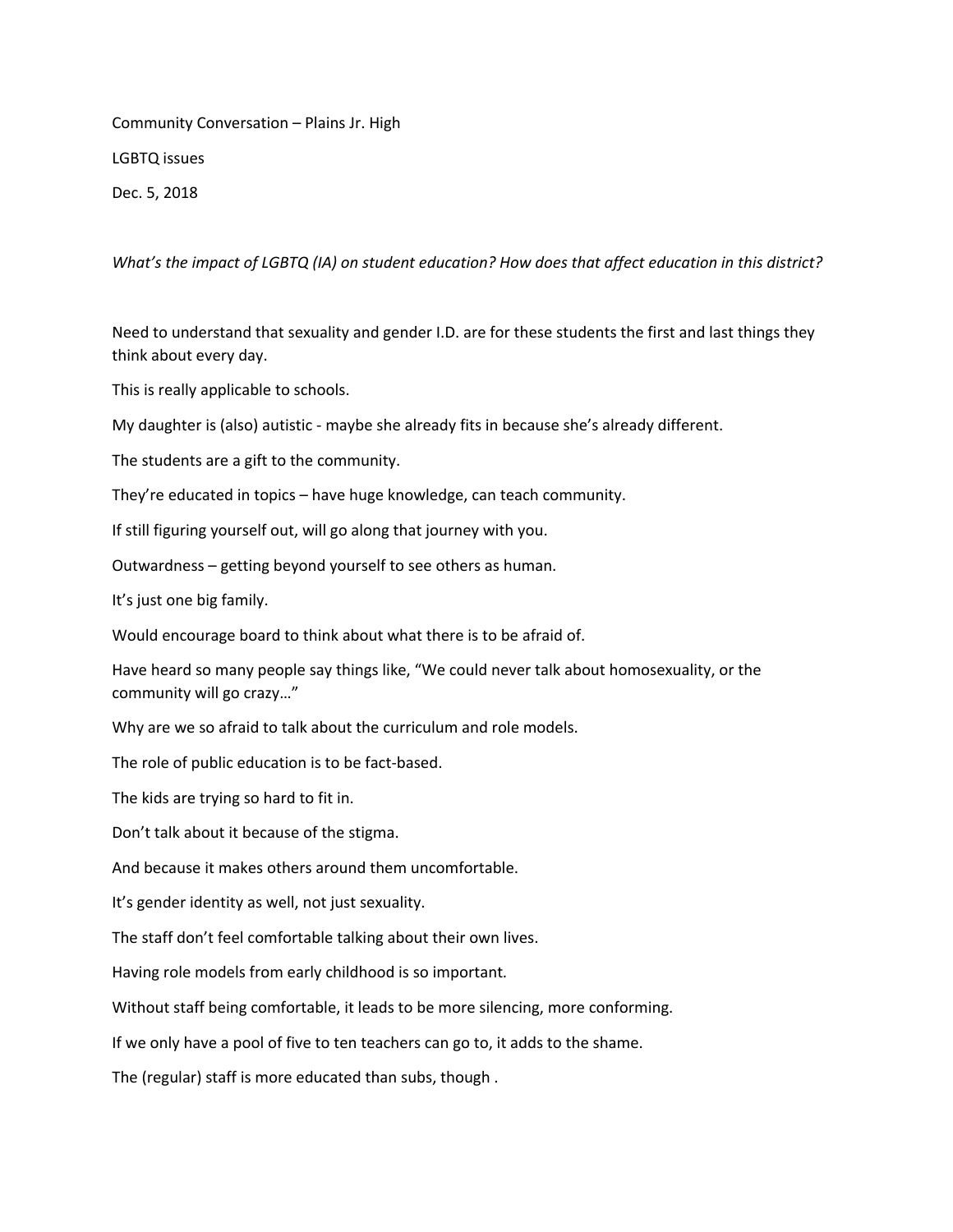Name issues, pronoun issues, are important.

If a student is called by their birth name, it can make them very uncomfortable.

A big problem with some teachers is they refuse to call students by their preferred name and pronoun.

I want to defend teachers a little bit. They don't understand why that's so important to a student.

The one time they misgender someone, it might be the last day they (the student) walks those halls.

Having been a sub, they're through Butler County, not just Lakota. It would mean expanding training.

Training is inconsistent but not required.

Sometimes teachers think this doesn't apply to them.

Opportunities for training are there, in PD or in formats like Communiversity.

Maybe they've never had a student come out to them.

Having that training will let them say, "I have these resources online, maybe I'm not best person (to handle this)."

I have so many trans friends, and it helps when people use the correct names and pronouns.

Would help students be a lot more comfortable if teachers would just ask about it.

If it were more normalized, it wouldn't be such an issue under the microscope.

We have to normalize these conversations – it's ok to have them.

I had one teacher this year who had to fill out a sheet on personal interests. One question was what is your pronoun.

Some people think birth dictates your gender.

We need a conversation about normalizing pronouns, what they are and why they're so important.

Educate everyone that's gender identity is a spectrum, not a either/or.

Need education at different levels for different grade teachers.

Even still in this day and age, we still say, "Boys line up here, girls line up there. We still have black or white gowns at graduation. Why are we always segregating by male/female?" Why do we make them choose?

Why are some things in life always gendered (ships, for example).

Community often won't accept the students' choices.

There are other unnecessary gender things, like dress codes for concerts the kids are in. Boys are told to wear pants, and girls to wear skirts. But girls could wear pants.

Girls were told to wear skirts to a dinner. It's more of a gender stereotype.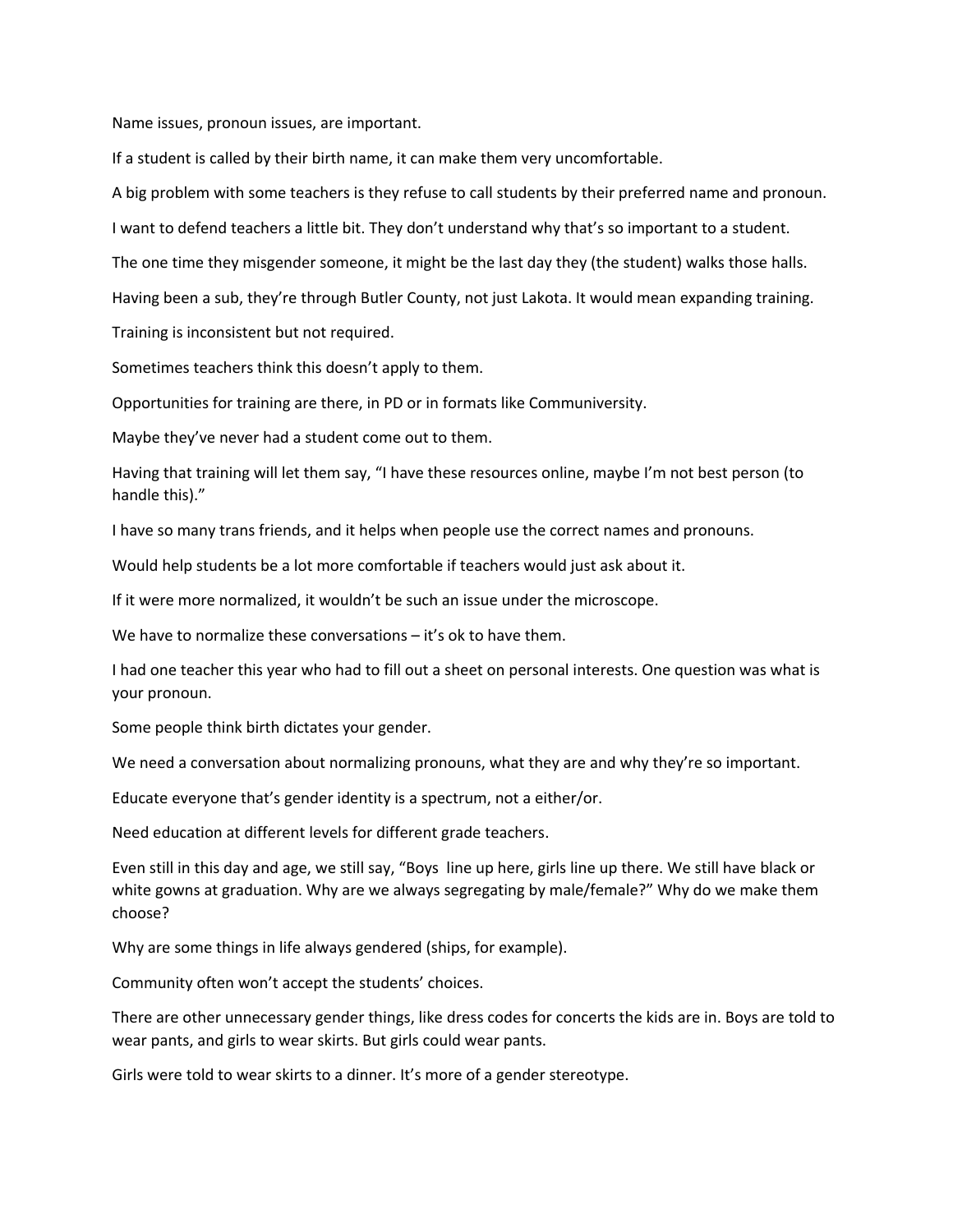In choir I was just about to come out as trans, and I told my teacher I don't really want to wear a skirt, can I wear pants? So they took them away from entire group.

It's about culture, and the culture is that girls wear skirts in choir, and white at graduation.

There's no option on the table.

These are social norms, the constructs society creates.

If teachers introduce themselves with their pronouns at beginning of the year, it takes some of the stigma out.

It's an easy way to start incorporating normalcies.

Let's stop putting "preferred" in front of pronouns. It's not an option.

## *What would you request of the school district? What is the school district role?*

House Bill 658 would require teachers, if a child is transgender or if teacher suspects they are, the teacher has to out child to the parents. It's very scary, and maybe dangerous.

Why can't there be student training/seminar on these issues, like ALICE training or fire drills?

I (a student) am working on discussion/training) for faculty. Putting students and faculty together for conversation. To tell them there's no boxes, it is a spectrum. It's to tell both students and faculty, especially the faculty.

This is a friendly crowd here, but in a very conservative district, it's not going to be well received.

We don't want to present it as sensitivity training.

I would incorporate it in bullying training.

Help people understand how students feel – for example when they're called by a different gender.

If presented as cultural sensitivity training, there will be pushback from district.

Even calling a child by a different gender is a form of bullying.

They don't want you to define their gender.

Even something as simple as just cracking down on slurs in hallway.

If someone says the n word they get disciplined, but if someone says faggot the teacher just goes back into classroom.

It's really inclusivity training, not just diversity training.

I work for a (educational) book company. We get calls, "Don't send that book to this district." But as a book company, we represent all students.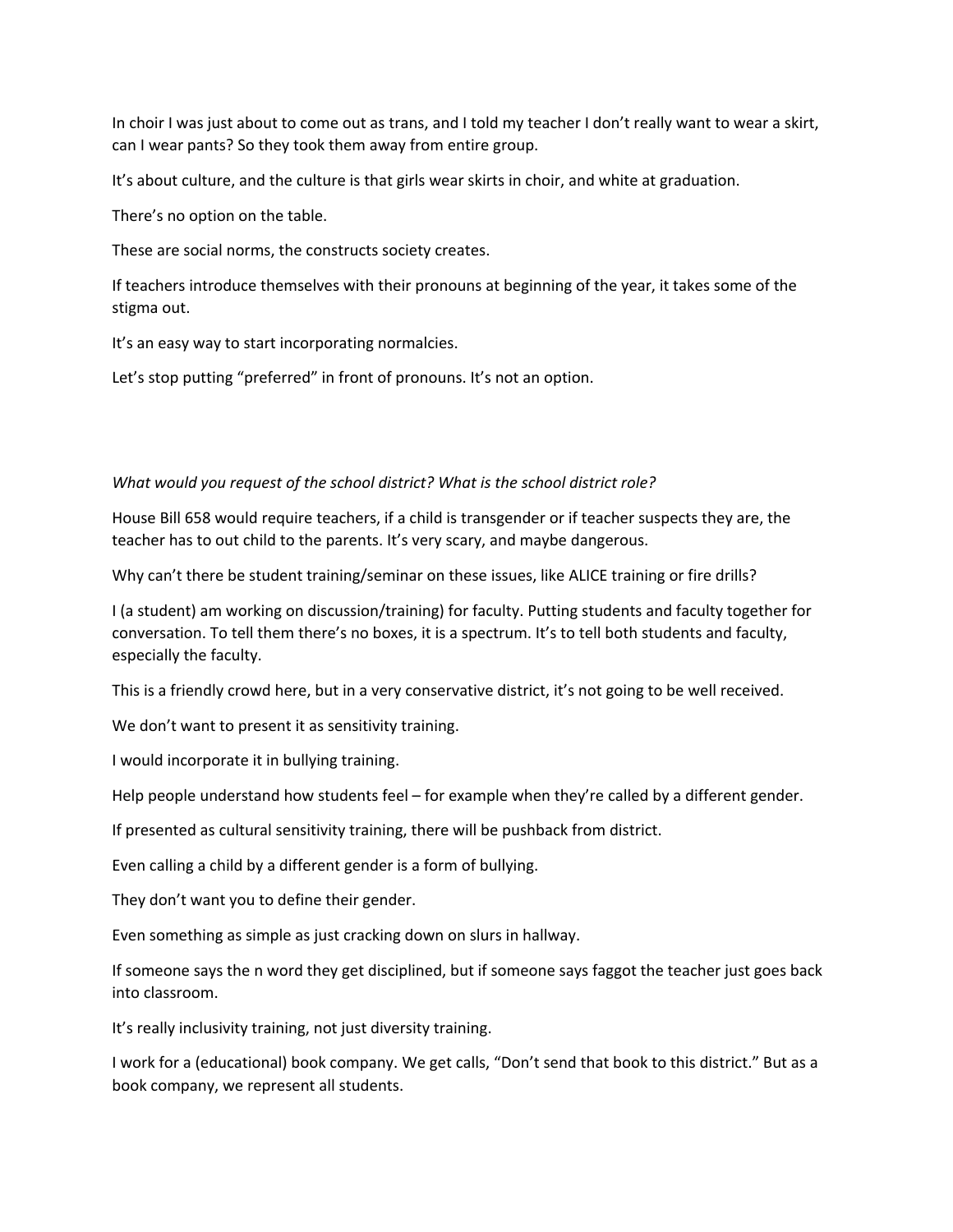It's important for the board not to apologize for it (the training).

It's the right thing to do.

Children with two moms, or a gay uncle, or a trans sibling, it can affect more than you know.

Gay is not adjective, it's an identity. You can't around saying, "I'm so gay….." Just shut up.

A parent to her child to Mason because of the treatment there.

It was a girl in sixth grade, a trans student. People were respectful. A medical professional said you should check out Mason. The counselor in Mason was very aware of pronouns.

They have training, and family meetings with counselor.

Have heard from other parents in Lakota that the buildings are very different.

If the board is going to change the culture, it has to come from the top.

Mr. Card is great, but what if you don't know he's ok?

If parents aren't barracudas how do kids know?

You can ask for certain things, but you have to ask. Not every kid can do that.

Gender and sexuality alliance would provide more opportunities to bring it into lower grades.

In elementary school we had five or six students (gay or trans) and we had a tight small group. We also had groups of safe adults in that building.

If you have students this young who are so passionate about this, they can be the leaders, just like the students in the higher grades.

It starts very young. In my previous district, a tiny district, we had two trans children. The transition can start in the first three grades.

There's a phenomenal transgender clinic at Cincinnati Children's.

We need to go backwards and start talking about this at a very young age. That's the only way we're going to make it normal.

A lot of those kids hadn't even mentioned this yet to their own parents, but they felt very safe in those buildings.

East has gone through a process where the student voice is really incorporated. There's a monumental shift in how we communicate and work together.

Peer-to-peer works.

I still get some pushback from other students. I heard about a prom proposal – "Will you be my snowflake and rainbow at prom?" They don't realize how that impacts another student.

It's still a challenge, even when students say it.

It can be a phase in student education. This is what being gay is. This is what being trans is.